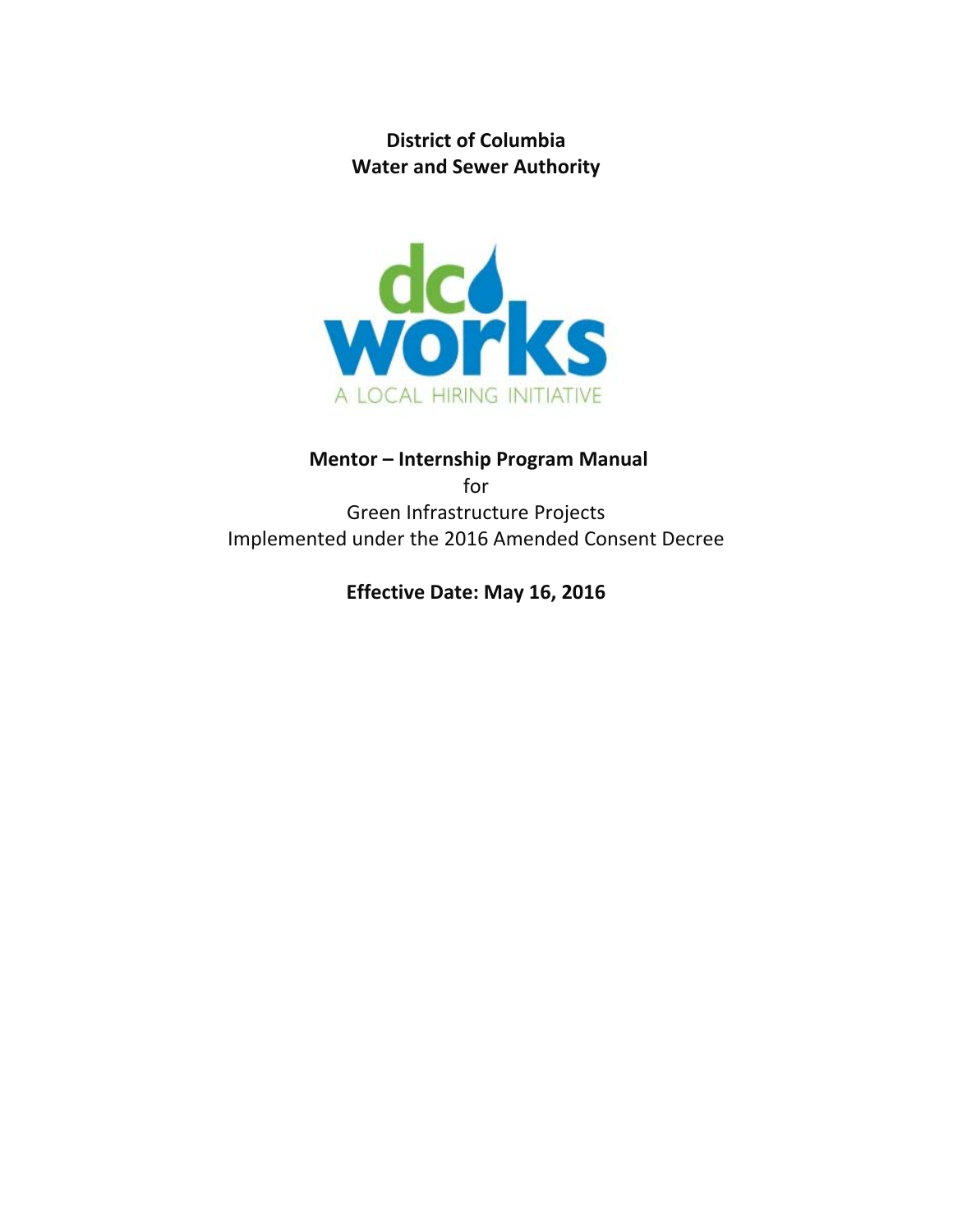

## **Table of Contents**

| <b>Section</b> | <b>Contents</b>                    | <b>Page Number</b> |
|----------------|------------------------------------|--------------------|
| 1.0            | Introduction                       | 3                  |
| 2.0            | <b>General Terms</b>               | 4                  |
| 3.0            | Glossary                           | 5                  |
| 4.0            | <b>Intern Expectations</b>         | 6                  |
| 4.1            | Goals for the Intern               | 6                  |
| 4.2            | Responsibilities of the Intern     | 6                  |
| 5.0            | <b>Contractor Responsibilities</b> | $\overline{7}$     |
| 6.0            | DC Water Responsibilities          | 10                 |
| 7.0            | Eligible Participants              | 10                 |
| 8.0            | <b>Recruitment and Referrals</b>   | 11                 |
| 9.0            | Probation                          | 12                 |
| 10.0           | <b>Program Duration</b>            | 12                 |
| 10.1           | Termination                        | 12                 |
| 10.2           | Replacement of Interns             | 12                 |
| 11.0           | Reimbursable Fees                  | 12                 |
| 12.0           | Stipends                           | 13                 |
| 13.0           | Compliance                         | 13                 |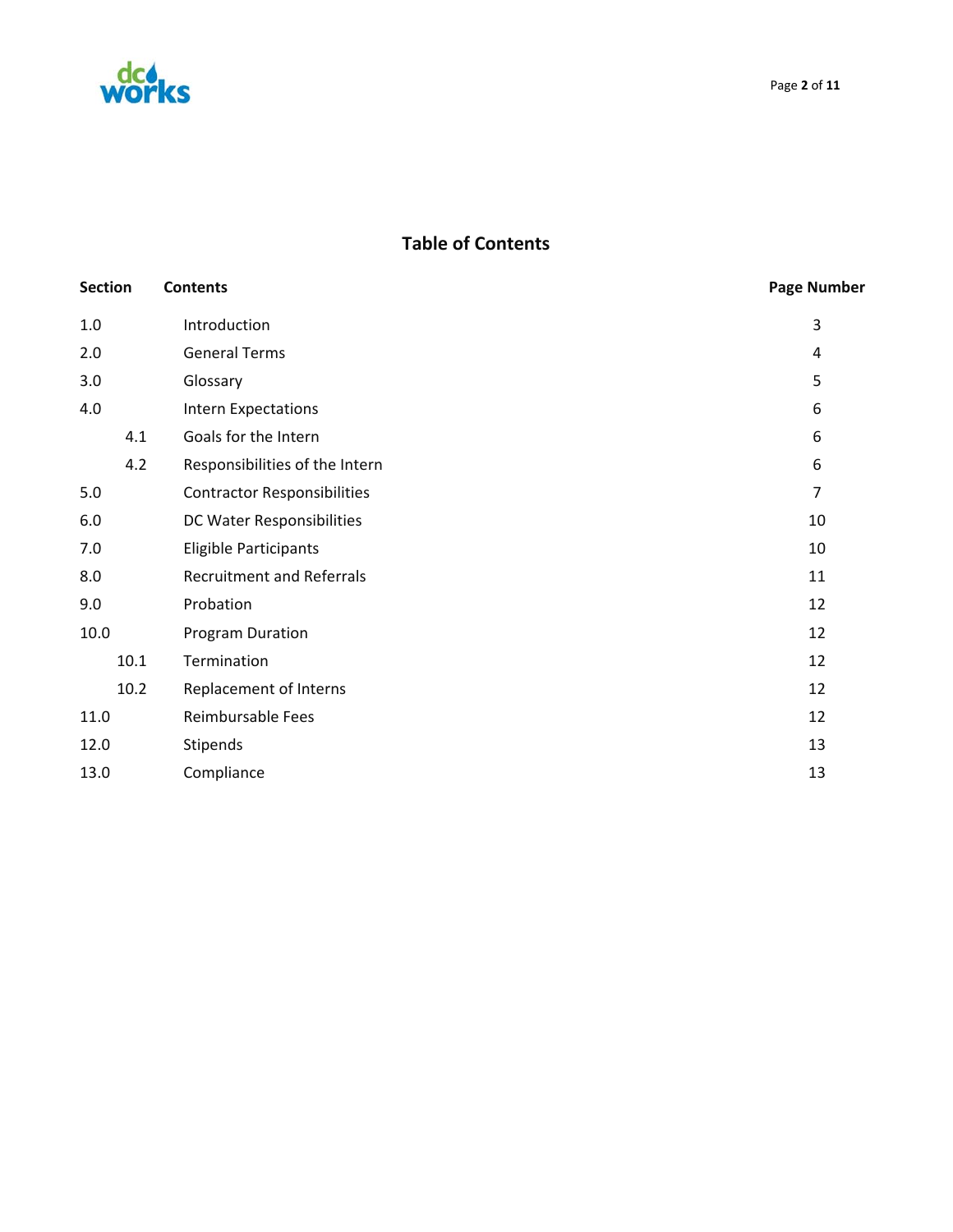

### **DC WaterWorks GI Mentor ‐ Internship Program**

#### **Introduction**

The District of Columbia Water and Sewer Authority (DC Water or the Authority) provides water distribution and wastewater treatment services to one of the most diverse cities and regions in the country. In carrying out its mission, DC Water actively encourages and supports the development and participation of local residents as part of the Authority's contractor workforce. Creation of a local, readily available labor pool, with skills needed by DC Water's contractors, will benefit DC Water and its customers by enhancing DC Water's ability to provide efficient and economical services to the DC Water user jurisdiction.

Since 2011, DC Water has worked closely with the District of Columbia government, the US Environmental Protection Agency, and the US Department of Justice to modify the existing Consent Decree (CD) to incorporate Green Infrastructure (GI) to substantially change the approach for Combined Sewer Overflow (CSO) mitigation within the Potomac River and Rock Creek sewersheds. In support of this effort, DC Water entered into a Memorandum of Agreement with the District of Columbia to target District resident employment opportunities resulting from the GI implementation under the CD modification.

The use of GI could provide benefits beyond improving water quality, including improved air quality, reduced urban temperatures and energy demand, and reduced flooding. It can also provide community benefits such as local job creation, improved property values and enhanced recreational areas. Given the large-scale GI Program includes managing Stormwater on nearly 500 impervious acres in the District, significant benefits can be provided to the District community.

The GI Mentor ‐ Internship Program (Program) is an extension of DC Water's commitment to promote economic and business development by supporting the development and participation of District of Columbia residents on the Authority's GI projects and can be mutually beneficial to all parties.

The Program provides the framework for the design and implementation of programs and activities that will promote and enhance participation of local residents. It is intended that this manual will be useful to both interns and employers as they make preparations for the internship experience. Additionally, it should be referred to throughout the experience so that all parties involved have a clear understanding of the procedures, requirements, and expectations of everyone involved. Goals, procedures, forms, and criteria are provided for the mutual benefit of students, employers, supervisors, and DC Water.

For interns, this is an excellent opportunity to gain work experience and knowledge in GI through hands‐ on project involvement with a project contractor. For employers, this Program offers the chance to invest in local individuals eager to learn and apply their newly acquired knowledge and experience to the workplace.

Interns will be involved and have specific project responsibilities assigned to them by their mentor. Daily activities will enable participants to experience processes and management methods firsthand. During the internship, participants may be assigned to work in a field situation. This field experience will provide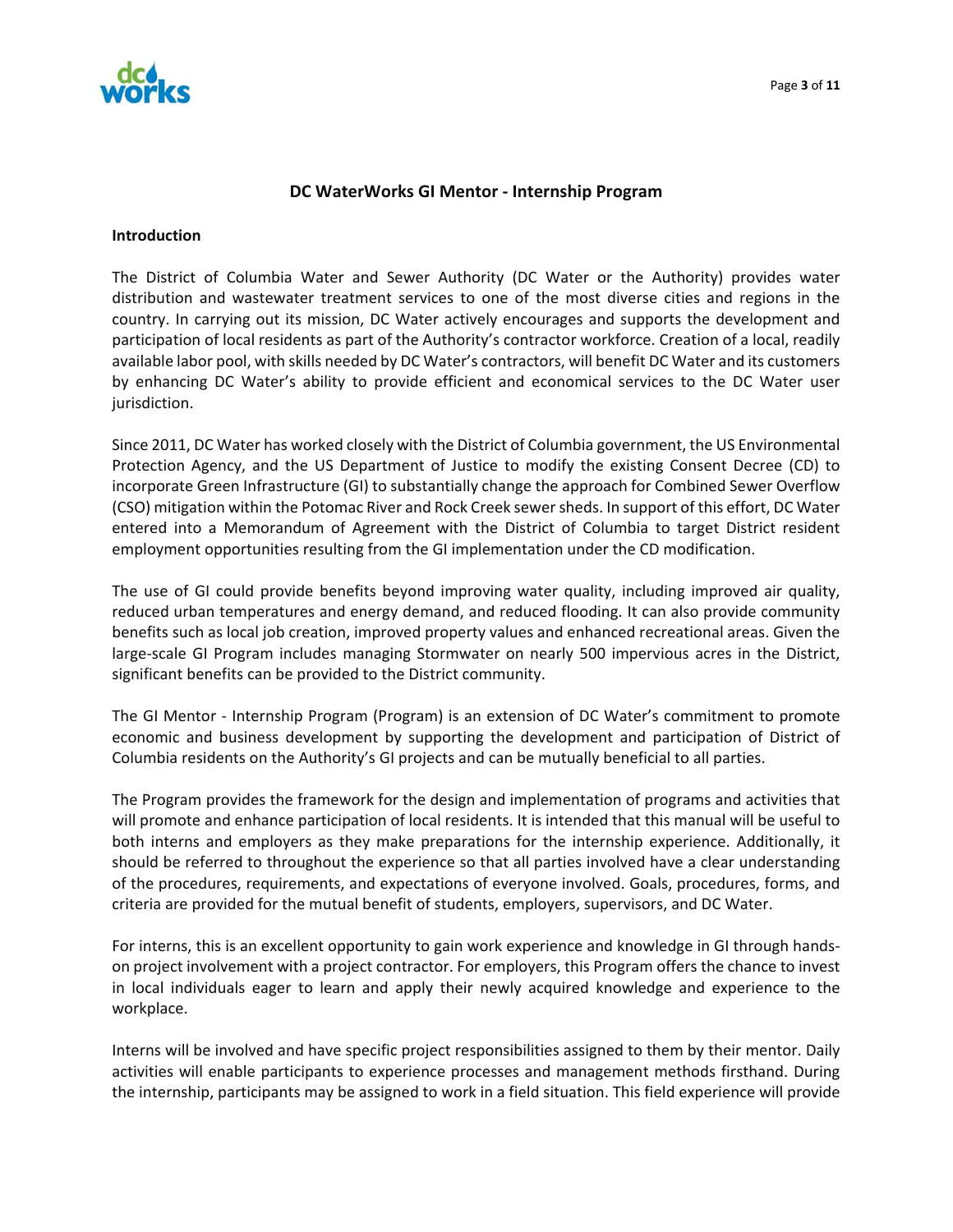

hands-on, fundamental exposure to pertinent aspects of many GI types including bio-retention practices, pervious pavement, green roofs, and cisterns or rain barrels. Areas of GI study may include:

- 
- 
- 
- $\triangleright$  Landscaping  $\triangleright$  Safety
- $\triangleright$  Construction/Installation  $\triangleright$  Preventative Maintenance
- Equipment Operations **Example 2** Corrective Maintenance
- Inspection Site Assessment
	-

Contractors will structure work efforts to help participants learn about specific areas of GI while allowing interns to contribute directly to the completion of DC Water projects.

## **2.0 General Terms**

Except as exempted, projects valued at \$200,000 or greater performing construction, inspection or maintenance on DC Water GI projects associated with the CD modification will operate a mentor ‐ internship program for residents of the District of Columbia.

Applicable contractors will be required to participate in the mentor - internship program and take on participants based on the following:

| <b>Project Size</b>                 | <b>Number of Participants</b>   |  |
|-------------------------------------|---------------------------------|--|
| Under \$200,000                     | 0 Participants (No Requirement) |  |
| Between \$200,001 and \$500,000     | One (1) Participant             |  |
| Between \$500,001 and \$1,000,000   | Two (2) Participants            |  |
| Between \$1,000,001 and \$5,000,000 | Three (3) Participants          |  |
| Greater than \$5,000,001            | At least Four (4) Participants  |  |

These requirements will be reviewed every two (2) years by DC Water to determine whether, based on performance, available procurements, and external conditions affecting contractor employment, DC Water's objectives are being achieved.

## **3.0 Glossary**

- 1. **Best Faith Efforts** The steps taken by the Contractor and DC Water to achieve the goals and requirements of the DC WaterWorks Program.
- 2. **Contract** *As defined in the DC Water Procurement Regulations.*
- 3. **Construction Project** *As defined in the DC Water Procurement Regulations.*
- 4. **Contractor** An individual, partnership, corporation, joint venture or other legal entity entering into a contract (or a subcontract of whatever tier) for a DC Water project.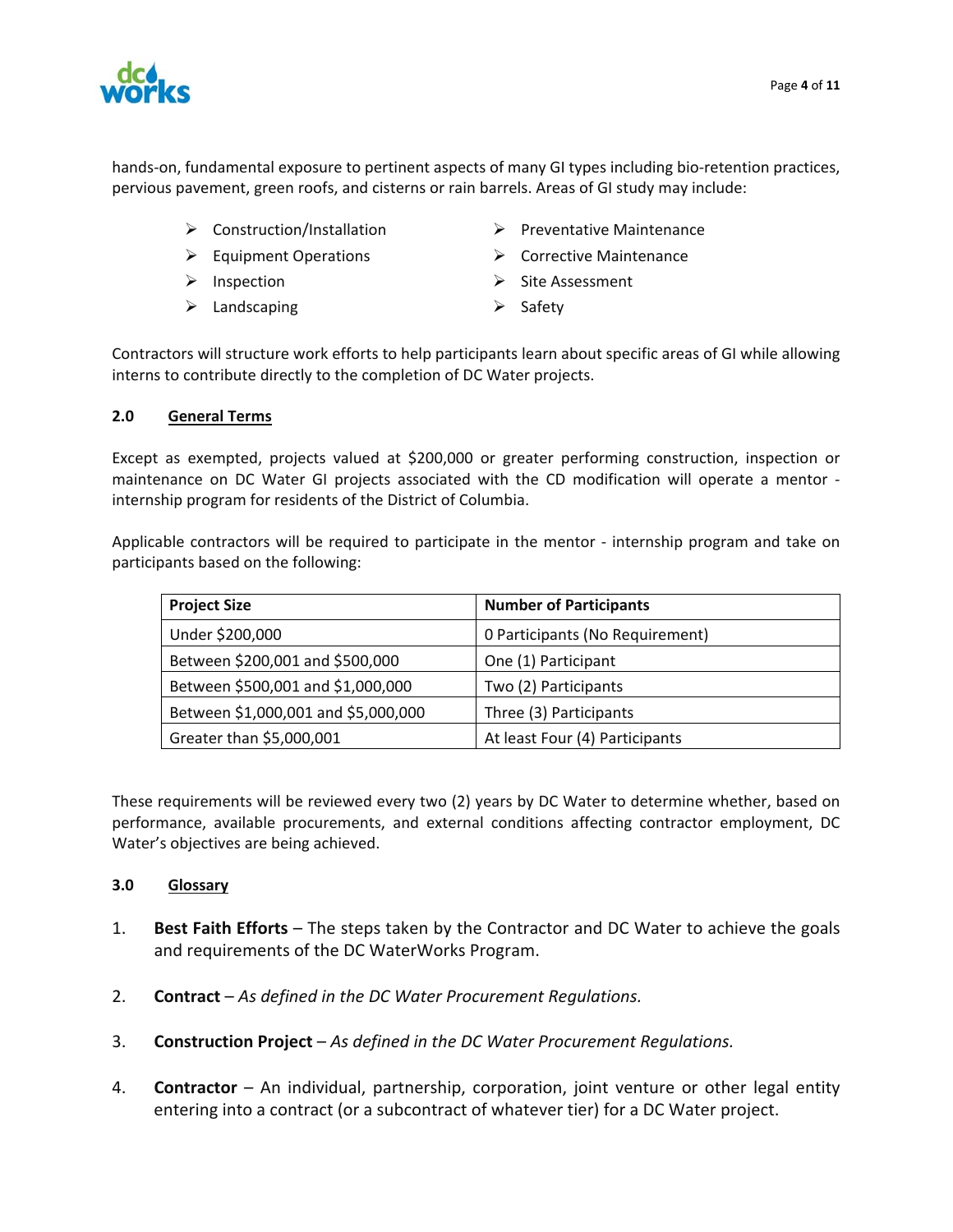



- 4.1 **General Contractor** ‐ the entity that enters into the contract directly with DC Water
- 4.2 **Subcontractor** ‐ an entity that enters into a Contract with the General Contractor or a Subcontractor of a higher tier.
- 5. **DC Water** The District of Columbia Water and Sewer Authority also referred to as the Authority.
- 6. **(The) District** The District of Columbia.
- 7. **District Resident** Any person whose primary residence is within the District of Columbia. This individual must have established residency at least two weeks prior to commencement of work by the Contractor.
- 8. **Green Infrastructure (GI)** A system that incorporates natural hydrologic features with construction to manage water and provide environmental and community benefits.
- 9. **Internship** A pre-professional experience that provides an opportunity to gain relevant knowledge and skills prior to starting out in a particular career field.
- 10. **Monitoring** The system established to measure compliance with the DC Water Works Program.
- 11. **Solicitation** *As defined in the DC Water Procurement Regulations.*
- 12. **Subcontract** A contract that exists between the prime contractor and a subcontractor or between subcontractors of any tier.
- 13. **Tier** The level of relationship to the prime contractor of a subcontractor who enters into a contract under a prime or another subcontractor to perform a portion of the work on a project.

## **4.0 Intern Expectations**

- 4.1 Goals for Interns:
	- A. Apply the principles, knowledge, and skills learned during the internship.
	- B. Gain firsthand experiences associated with one or more aspects of GI.
	- C. Achieve an orientation to the business environment, operations, and procedures.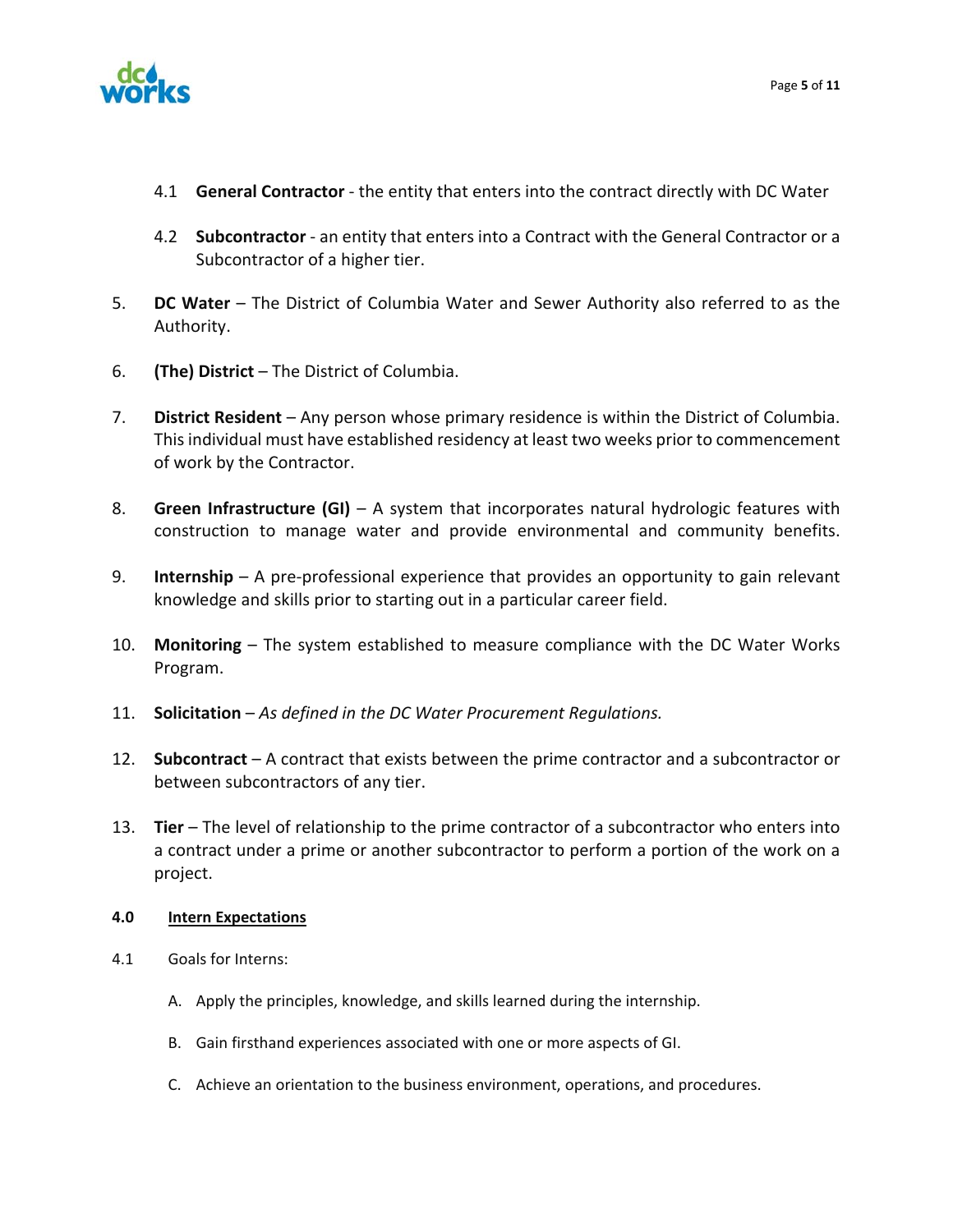

- D. Begin the transition from student status to professional status.
- E. Develop and refine problem‐solving techniques.
- F. Refine communications skills.
- G. Enhance personal development in:
	- 1) Good work attitudes, values, and habits
	- 2) Self‐confidence
	- 3) Responsibility
	- 4) Better understanding of career options
	- 5) Realistic appraisal of strengths
- 4.2 Responsibilities of the Intern

For the duration of the internship, the participant shall:

- A. Establish, with the employer, a training plan outlining the learning objectives and associated activities for completing the internship. Outline the content and details of work assignments which will provide a variety of meaningful educational experiences. The training plan must include items which are management‐oriented.
- B. Work the full assigned time and schedule.
- C. Be on‐time.
- D. Be drug-free.
- E. Keep a log of all duties or work performed, including duties, contacts, examples of paper work, etc.
- F. At the completion of the internship assignment, prepare a summary report covering the entire assignment which will be given to the contractor's Internship Coordinator (hereafter referred to as the 'Internship Coordinator') within one week of the completion of duties. The report will be used in the evaluation process.
- G. Notify Internship Coordinator of any changed contact information from your Internship application.
- H. Notify the contractor (mentor) immediately of any sickness or emergency which may prevent the performance of assigned duties and completion of the internship.
- I. Abide by the contractor's (mentor's) rules, regulations, and customs.
- J. Conduct oneself in a professional manner at all times.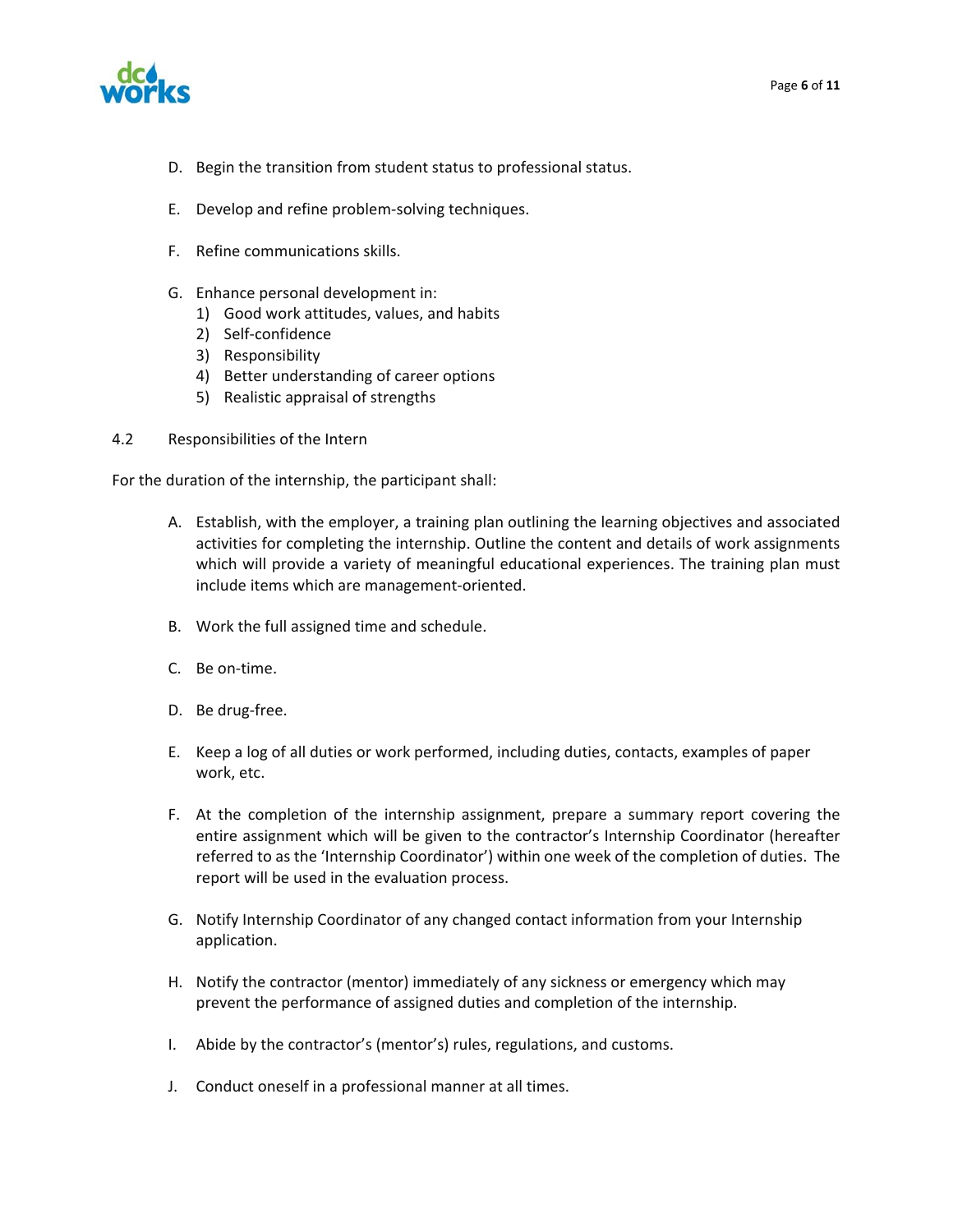

- K. Accept the decision(s) of the employer and Internship Coordinator, if it becomes necessary, due to unforeseen circumstances, to terminate the Internship assignment prior to the end of the assignment.
- L. Maintain confidentiality with regard to sensitive business information gained in the work environment.
- M. Act and dress appropriately for the assigned professional role.

## **5.0 Contractor Responsibilities**

- A. Contractors/Subcontractors should identify potential participants for internship at the earliest date possible to avoid delay (and risk of being out of compliance). Although not required, bidders/contractors are encouraged to use DC Water's WaterWorks Program to identify participants. Participants shall be selected no later than 90 days following contract notice to proceed and mentor - internship program shall begin no later than 120 days following contract notice to proceed.
- B. Interview the participants applying for internship.
- C. Bidders/Contractors will complete an Internship Identification Form for each participant selected. Forms must be submitted within thirty (30) days of the date the contractor intends to begin the program. The Form will also identify which area(s) of training the participant will receive, as well as a training schedule. No hours will be credited until the enrollment has been approved by DC Water.
- D. The contractor monitors all interns for progress in the program and reports all problems and training issues to the Internship Coordinator in a timely manner. The OJT Program Manager will communicate on at least a monthly basis with the designated personnel on the intern's progress.
- E. Assign a work site supervisor to be the Internship Coordinator and provide guidance, direction, and constructive criticism for the intern, as well as serve as the point of contact to DC Water for the Mentor ‐ Internship Program.
- F. Develop a formal training plan for the intern, which familiarizes the participant with the goal of the internship (outcomes and expectations), specific function, duration, and operation of the work site. The training plan should also contain the items which will expose the intern to the aspects of GI. Some examples of work the intern might experience include:
	- 1) Performing GI construction, installation, and (or) maintenance.
	- 2) Perform quality control and material and equipment verification tasks to verify work performed is in accordance with plans and specifications.
	- 3) Monitor work in place and compare against budget labor production for tracking purposes.
	- 4) Attend and document foreman level coordination meetings.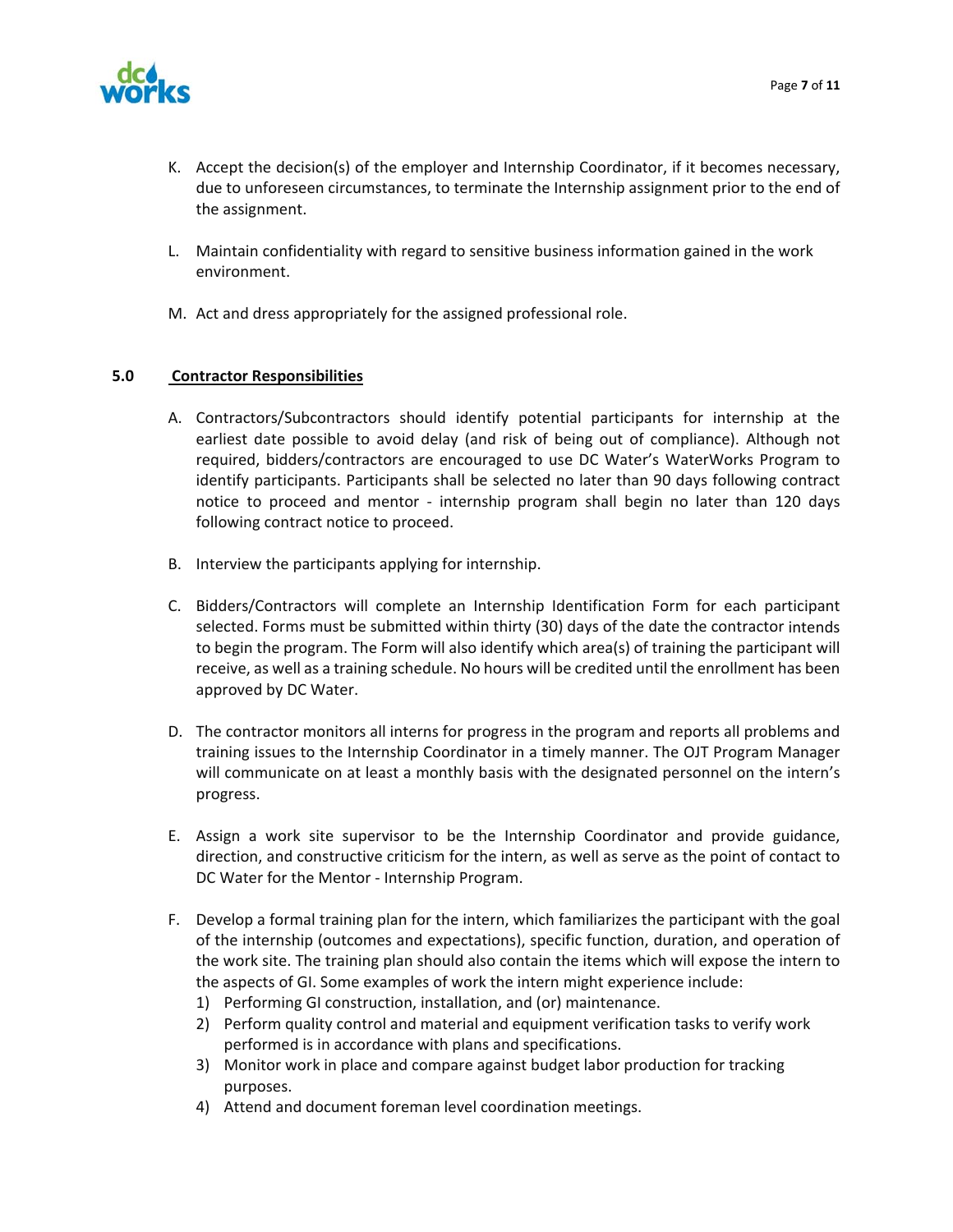

- 5) Establish and maintain field submittal filing system.
- 6) Post/draft as‐built conditions on record drawings.
- 7) Perform quantity take‐offs for material ordering purposes.
- 8) Assist with preparation of purchase orders for material and equipment.
- 9) Review submittals ensuring compliance with contract documents.
- 10) Log submittals from subcontractors.
- 11) Log change requests in document tracking system, procure subcontract pricing, and assist with preparation of contractor change order requests.
- 12) Analyze subcontractor scopes; prepare bid tabulation for comparison purposes.
- G. Provide a safe workplace and advise the intern of any hazards associated with the workplace.
- H. Monitor all interns for progress in the program. Contact the DC Water Internship Coordinator in the event of special problems.
- I. Contractors will submit a monthly report detailing the activity of the training participants. Included in the report will be a summary of the hours worked by the intern, the hours the intern spent in classroom training, and the wages paid to the intern for the month.
- J. General Contractors may assign training positionsto subcontractors. If thisis done, the contractor must ensure the subcontractor has a program that meets the needs and standards of DC Water's GI Mentor ‐ Internship Program. Each applicable contractor shall retain the responsibility for full compliance with the intern requirements of the program.
- K. Contractors will provide a copy of the weekly and monthly reports to the interns for their records and to monitor their individual progress.
- L. At the conclusion of the training program, the contractor is required to provide the intern with a letter of recognition citing the successful completion of the program. A copy of letters of recognition shall be provided to the DC Water Internship Coordinator.
- M. Provide a final written evaluation to the DC Water Internship Coordinator of each intern's performance, within sixty (60) days of completion.
- N. Pay the participants in accordance to Section 12.0, "Stipend."
- O. Assure that adequate time is available during normal working hours for both the work site supervisor and intern to conduct consultations, conferences, instruction, and feedback.
- P. Provide time during normal working hours for both the work site supervisor and the intern to meet with the DC Water Internship Coordinator for a site visit or conference, for purposes of consultation and appraisal of progress.
- Q. This training requirement is a binding contract specification.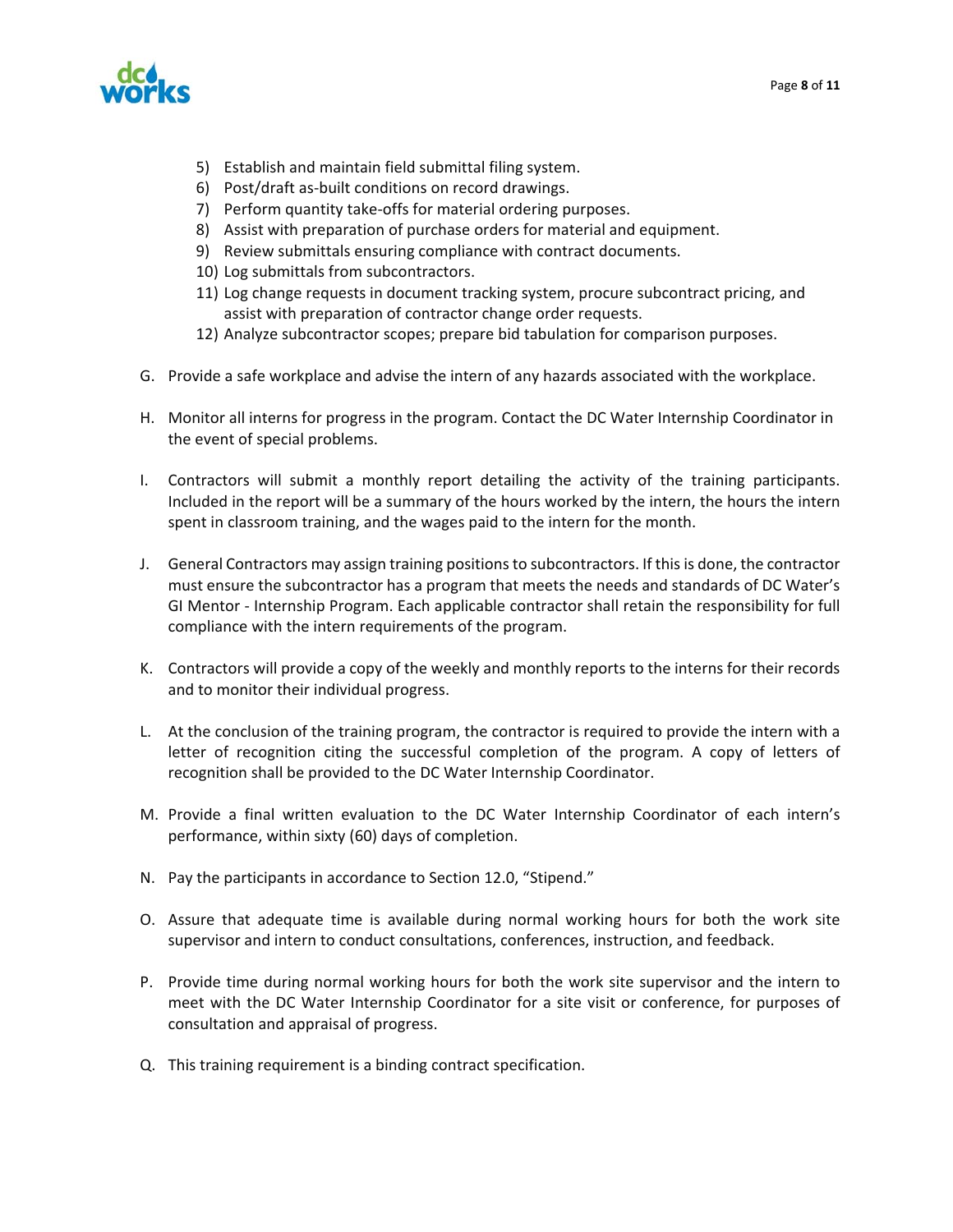

- R. Contractors are expected to train and graduate the number of internsspecified in the appropriate DC Water contract.
- S. Contractors are encourage to establish registered apprenticeship programs with the District of Columbia, that will provide long term career opportunities for DC residents.

## **6.0 DC Water Responsibilities**

- A. Ensure that applicable solicitations will include, as part of its Special Provisions, a Section: "Mentor Internship Program Provisions." Included in this section will be an overview of the Program, the number of interns expected, the DC Water Internship Coordinator (or designee) contact information, and the following forms for completion by the bidder/contractor:
	- $\triangleright$  Intern Approval Request Form
	- Monthly Report Form
- B. Provide an overview of the Program at all applicable pre‐bid meetings and Outreach events.
- C. Include the provisions of the Program in the Contract Compliance Orientation Manual. After the initial Compliance Orientation, Contractors will be given the necessary access to the DC WaterWorks Compliance Database to identify candidates for participation in the Program.
- D. Prior to or no later than the pre-construction meeting, the contractor will be notified of its obligation regarding the mentor ‐ internship program and will be provided with the required forms.
- E. Review the contractors' training program for evaluation and approval. Approval or acceptance of the Contractor's training program shall be obtained from DC Water prior to implementation on the applicable contract. It is DC Water's intention that the Program training provided will be in the construction/inspection/maintenance and service craft areas rather than administrative (clerk, typists, or secretarial-type positions). Training in laborer classifications may be permitted provided that significant and meaningful training is provided and approved by DC Water.
- F. Provide ongoing monitoring of the program and the interns' participation.
- G. DC Water Compliance Officers will conduct site visits and interviews with the program participants.
- H. The DC Office of Apprenticeship will be invited to pre‐bid meetings to discussion the apprenticeship training system and apprenticeship registration process with contractors interested in establishing apprenticeship programs with the District of Columbia.

#### **7.0 Eligible Participants**

To be participants in DC WaterWorks GI Mentor Internship Program, individuals must:

 $\triangleright$  Be District of Columbia residents;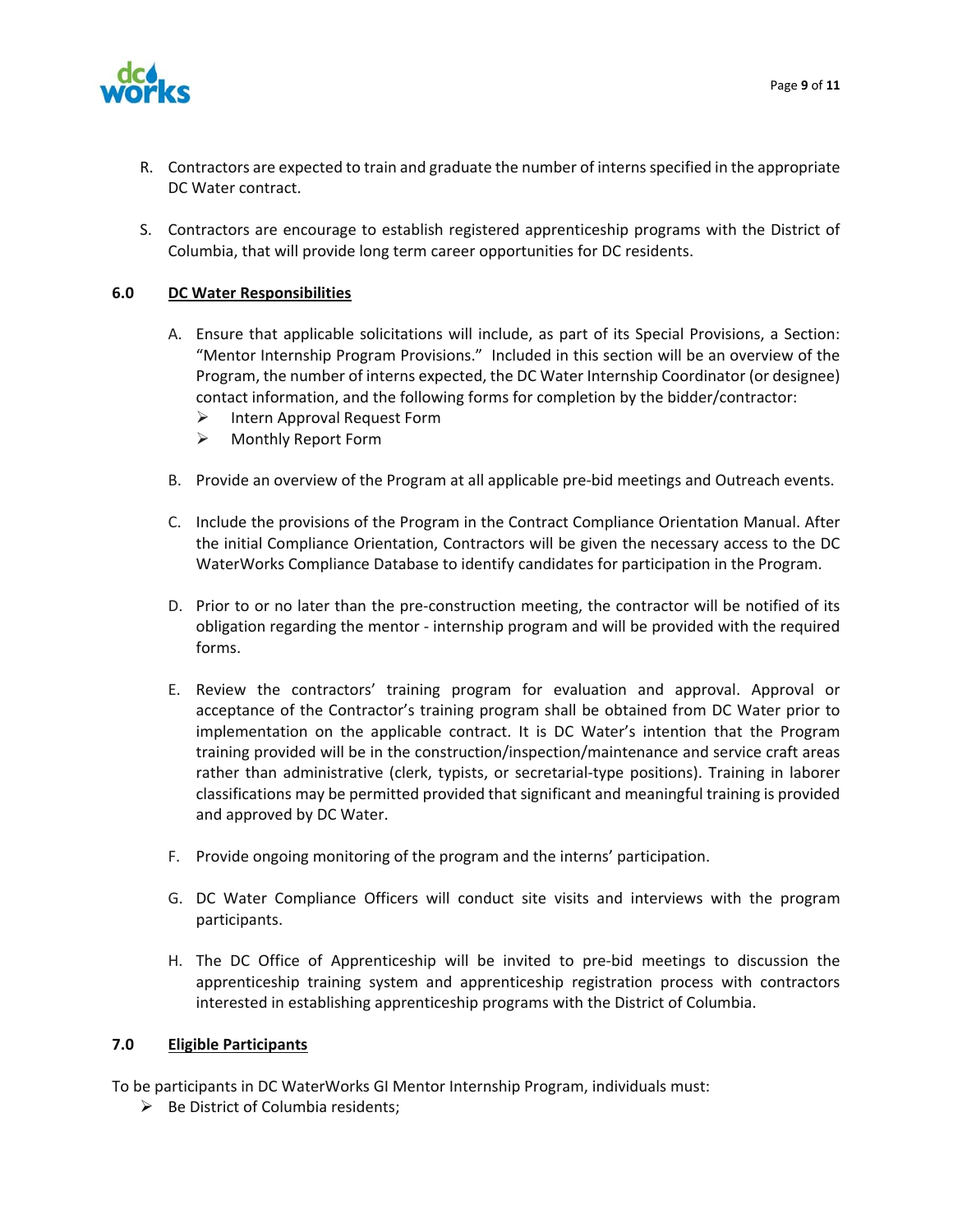

- $\triangleright$  Be Dependable;
- $\triangleright$  Be Drug Free;
- $\triangleright$  Have proper work habits;
- $\triangleright$  Have a High School Diploma or GED equivalent;
- $\triangleright$  Provide proof of legal right to work in the United States;
- $\triangleright$  Be unemployed or underemployed; and
- $\triangleright$  Have an interest in green infrastructure.

Preferred participants will also have some training and experience in construction and related fields and be eligible for a variety of certifications, including Construction Math, First Aid/CPR Certification, and OSHA 10.

As part of the program, interns will receive hands-on training from DC Water contractors and earn a *stipend as described in the Section: "Stipend."* 

## **8.0 Recruitment and Referral**

Project contractors are responsible for identification of candidates for their internship program. However, DC Water supports and encourages contractors to consult with the DC WaterWorks strategic partners list for access to local based organizations to help with the identification of candidates. Contractors will also have access to the DC WaterWorks jobs database to find potential candidates. All hiring decisions are made by the Contractor or Subcontractor. DC Water will not be responsible for the interns' actions and the Contractor or Subcontractor hereby releases DC Water from any liability for the interns' actions. (This section should also include DOES to be part of the recruitment and referral of intern candidates)

## **9.0 Probation**

All participants of DC Water's Mentor Internship Program are under a thirty‐day (30) probation period. This period allows for the contractor to view the interns' work habits, interest, and potential for completing the program.

#### **10.0 Program Duration**

Once enrolled and selected by a contractor, the participating interns will continue until completion of the program, termination, or permanent employment. If training is not completed with the contractor for any reason other than failing a drug test, termination for cause, or permanent employment, the participant may request a second opportunity to complete training with another contractor.

In addition, a contractor may request that a participant's internship be suspended, if the Internship Coordinator finds the participant requires additional soft skills training. The contractor must send such a request to suspend an internship to DC Water for approval. Included in the request will be documentation of the participant's deficiencies. Upon re‐training, the participant will be eligible to re‐start the internship.

The specific work schedule for the intern will be submitted by the contractor for approval. But, it is expected that the internship will last for a period not less than ten (10) weeks.